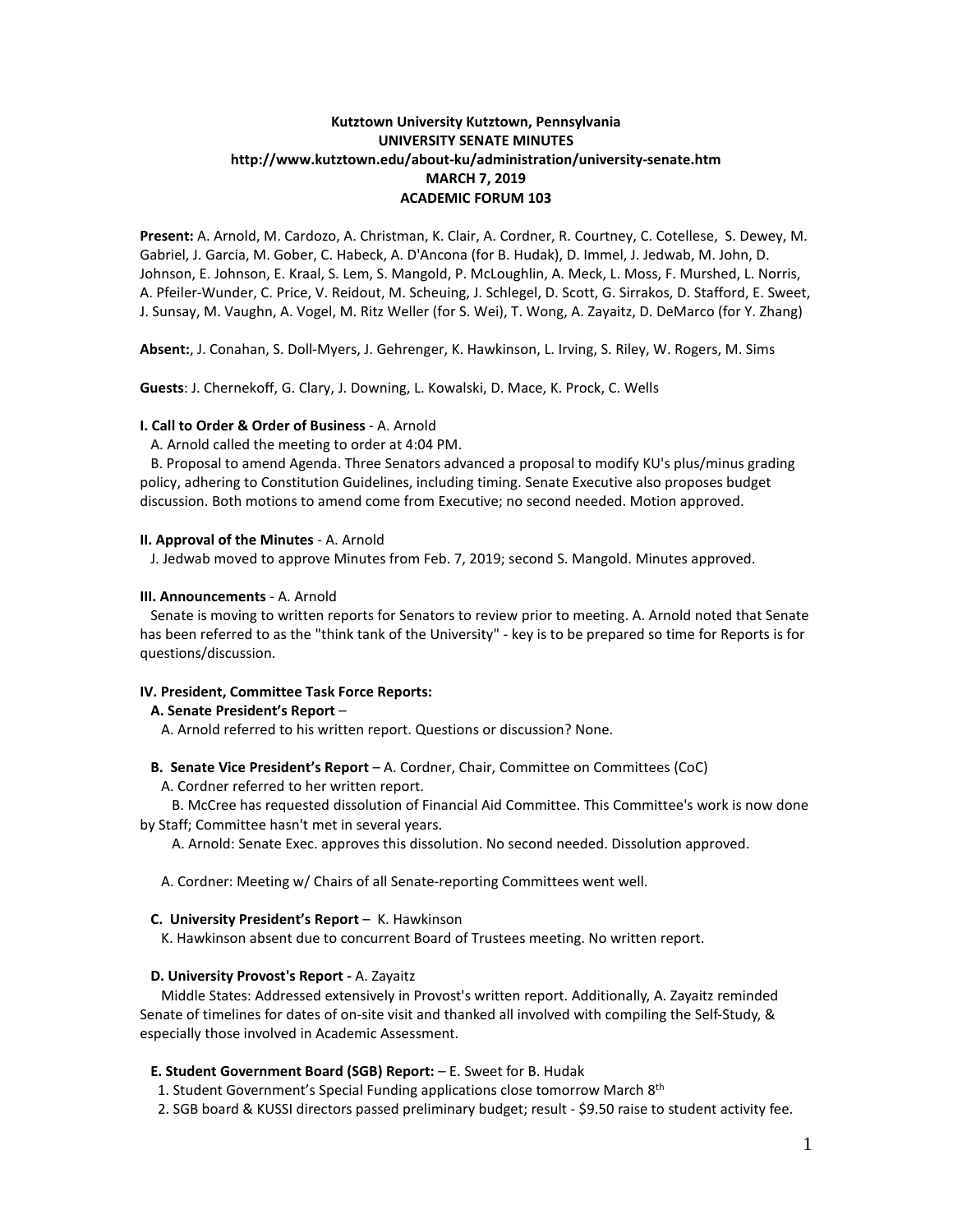3. SGB's House of Representatives initiative will take place March 19th & 26th.

4. Our Be the Change open dialogue event will take place March 20<sup>th</sup>

 5. Seven SGB voting members will attend Advocacy Days with President Hawkinson, VP Santos, & former Mayor Sandy Green on April 9<sup>th</sup> and 10<sup>th</sup>.

 6. SGB will assist an APSCUF rally for College affordability in Harrisburg on March 27th. Student transportation will be provided.

7. SGB will assist with an LAS internship and job fair on April 3rd

 8. SGB is finalizing a date for its annual Visual/Performing Arts Student Appreciation Day with the "Picnic on the Patio."

9. Annual SGA Day event will take place on the MSU lawn on May 4<sup>th</sup>

L. Norris: We should commend SGB for undertaking so many initiatives & accomplishing so much.

#### **F. Chief Assessment Office Report** - K. Prock

 K. Prock referred to her written report. She added that next steps are for programs to share expectations/Student Learning Outcomes w/ students.

E. Sweet: Whom should students email?

K. Prock: prock@kutztown.edu

### **V. New Business** - A. Arnold

#### **A. Plus/Minus Grading**

 A. Arnold - Three Senators petitioned to extend plus/minus grades to include C-, D+, and D-. Discussion:

P. McLoughlin: Requests to refer petition to Academic Standards & Policy Committe (ASPC).

A. Arnold: Motive to add these grade options?

 P. McLouglin: Senate approved plus/minus options in 2003; not implemented until 2011 and revised to exclude plus/minus below a grade of C. Faculty are not required to specify plus/minus; it's an option. Research shows that plus/minus actually is an incentive to improve grades, especially for lower performing students. This policy does not affect Graduate students.

 A. Arnold: Asked for a motion to refer to ASPC for Senate to consider December 2019, with opportunities to update Senate on findings. P. McLouglin moved; second E. Kraal. Motion approved; one Nay vote.

### **B. Budget Discussion** - A. Arnold

 A. Arnold: University Senate represents all aspects of KU. Nearly all areas have had budget cuts; least affected have been faculty lines.

 Academics, per Senate Constitution, are purview of Senate. This body needs to discuss budget vis-avis staffing. Example: some programs are overstaffed/under-enrolled & vice versa. How can this be used to benefit programs via new Gen Ed program?

 Admin. has options: fire, retrench, or reassign faculty where work is needed. Consider the last option.

Discussion:

 E. Kraal: Many new students in physical sciences drop after first year due to poor first semester performance. Science majors need support in basic math/writing.

 Solution: Assign faculty to teach math & writing for discipline's area (like write-ups for labs) for greater success overall. Contact w/ faculty in discipline is key for retention.

 L. Norris: Some departments are understaffed; need overstaffed departments to develop FYS & core courses for Gen Ed.

 G. Sirrakos: Disciplines w/ drop in undergrads & overstaffed faculty could focus on developing graduate programs.

 E. Kraal: NYU offers Professional Development courses to develop skill sets. Professional Studies Certificates; mainly online w/ just a fraction of in-person contact.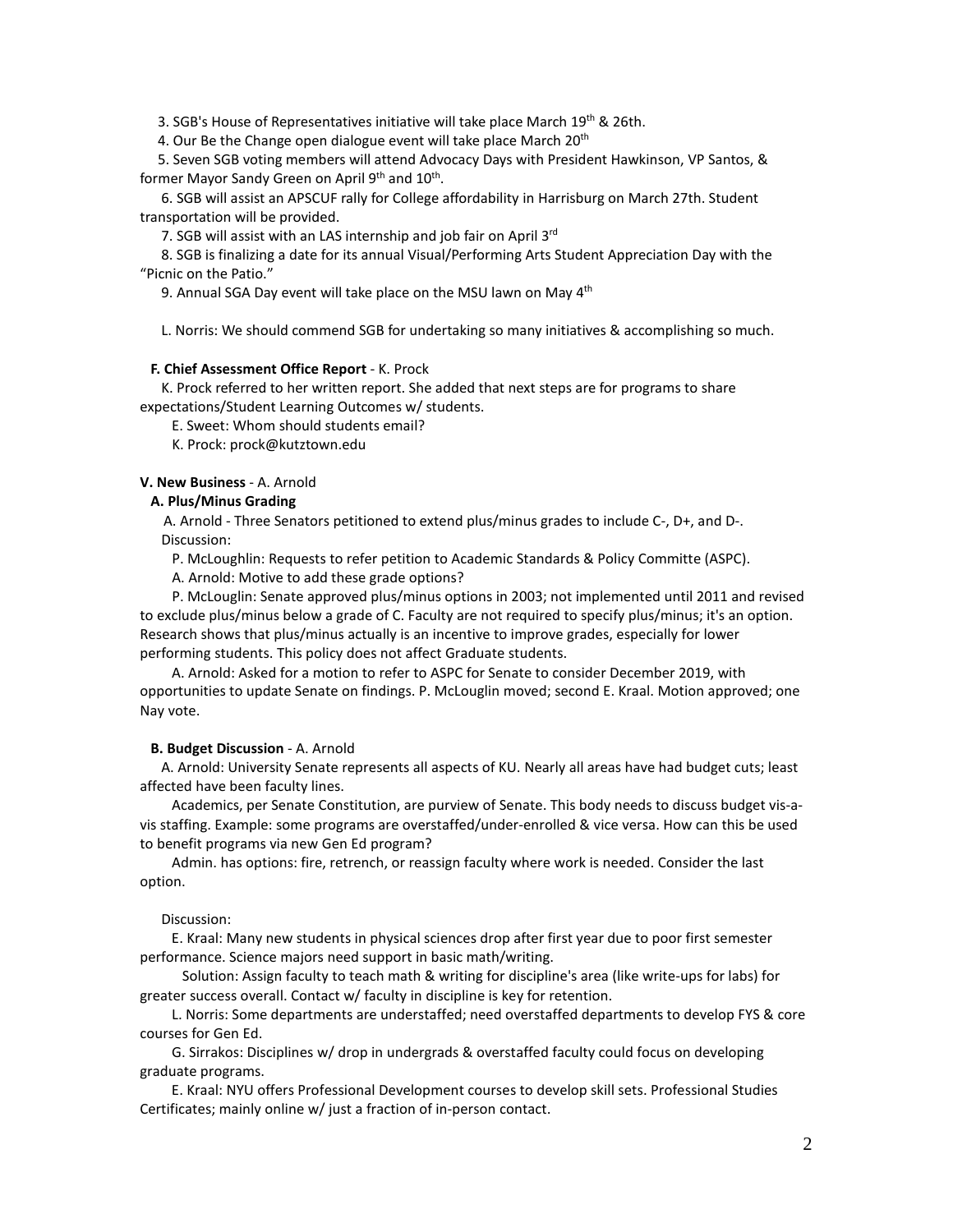K. Clair: Comm Design is a low residency program like that.

 A. Vogel: At Feb. meeting, Dr. Hawkinson noted KU's budget is required to be balanced. A. Vogel read from Feb. Minutes: KU has: frozen hiring in all areas of Admin. except essential positions; cut dept/academic budgets; cut deferred maintenance; collaborate w/ other PASSHE schools. A. Vogel commented that current projections are not positive.

A. Arnold: Enrollment Mgmt is meeting in two weeks.

 LAS Curriculum meeting today: need to double numbers of CMP/COM classes. Other faculty need training to offer such courses.

A. Zayaitz: Can CMP 200 be discipline specific?

 A. Vogel: If CMP, must be across curriculum. Experts work within a specific discipline; university-wide conversation needed about criteria and how to support this.

J. Jedwab: Philosophy proposing CMP 200 in analytic writing.

E. Kraal: Sciences developing CMP/COM courses for scientific communication.

 J. Chernekoff: CMP 100/200 different & at many universities, 200 is often discipline specific. But there must be training.

 J. Schlegel: We have multiple assets to develop skill sets: A. Lynch-Biniek; Professional training. Another key: strategic timing in curriculum for CMP 200.

 A. Arnold: Need for CET staffing to support faculty to develop CMP/COM offerings in their disciplines. If done well, this will enhance retention.

 C. Cottalese: Reminder: discussion was focused on budget. Some departments - like CTM - can't participate due to gross staffing shortages. Adding expectations to provide Gen Ed undermines effective recruitment.

A. Arnold: Gen Ed certainly impacts staffing. Consider breaking down silos in Gen Ed.

L. Norris: Address budget crisis through talent we already have through reassignments.

 A. Arnold: Consult Community College Research Center for Best Practices in retention: it advises to put students in classes commensurate w/ their major.

 D. Johnson: Welcomes COM across curriculum. Reminder that Modern Languages at level 3/above also count in 4A of new Gen Ed. COM has enough faculty; fewer visiting faculty.

SPRC was asked to identify ways to save costs. Suggests brainstorming ways to save across campus and not just faculty.

T. Wong: Fewer HS grads is a given. If we increase readiness of students for college, we can offset this loss. Suggests this be a valued service for faculty to reach out/work with middle/high school students; great recruitment benefits.

E. Kraal: Library is a model for partnership/collaboration to break out of our academic silos.

 A. Vogel: Concern expressed at Chairnet: recruiting opportunities changed w/ new visitation protocols, w/ fewer chances to meet students one-to-one. Agrees w/ T. Wong; more opportunities for faculty in recruiting.

 A. Arnold: This all relates to budget: deploy faculty [where overstaffed]; attract/retain; make connections between departments.

### **VI. Unfinished Business** - A. Arnold

A. First Week(s) Problem Memo: Early Warning

A. Arnold: First month/six weeks are critical to recover struggling students. Crucial to contact them.

 J. Chernekoff: A number of faculty use Early Warning; important to support developing network. The more early referrals, the better. S. Mangold handles situations for referral beyond faculty capabilities. More use and earlier reporting are key.

R. Courtney: When making referrals, copy advisors.

 A. Arnold: Faculty Senators, please get feedback from your departments about how many are making referrals.

 J. Schlegel: Communication gets lost. Use MyKU notes to keep information available for all involved. Have an open portal.

A. Zayaitz: It's an IT Issue; will talk with Troy Vingom [Asst VP for Info Tech]

E. Kraal: Can we track on D2L? Can we merge D2L/MyKU?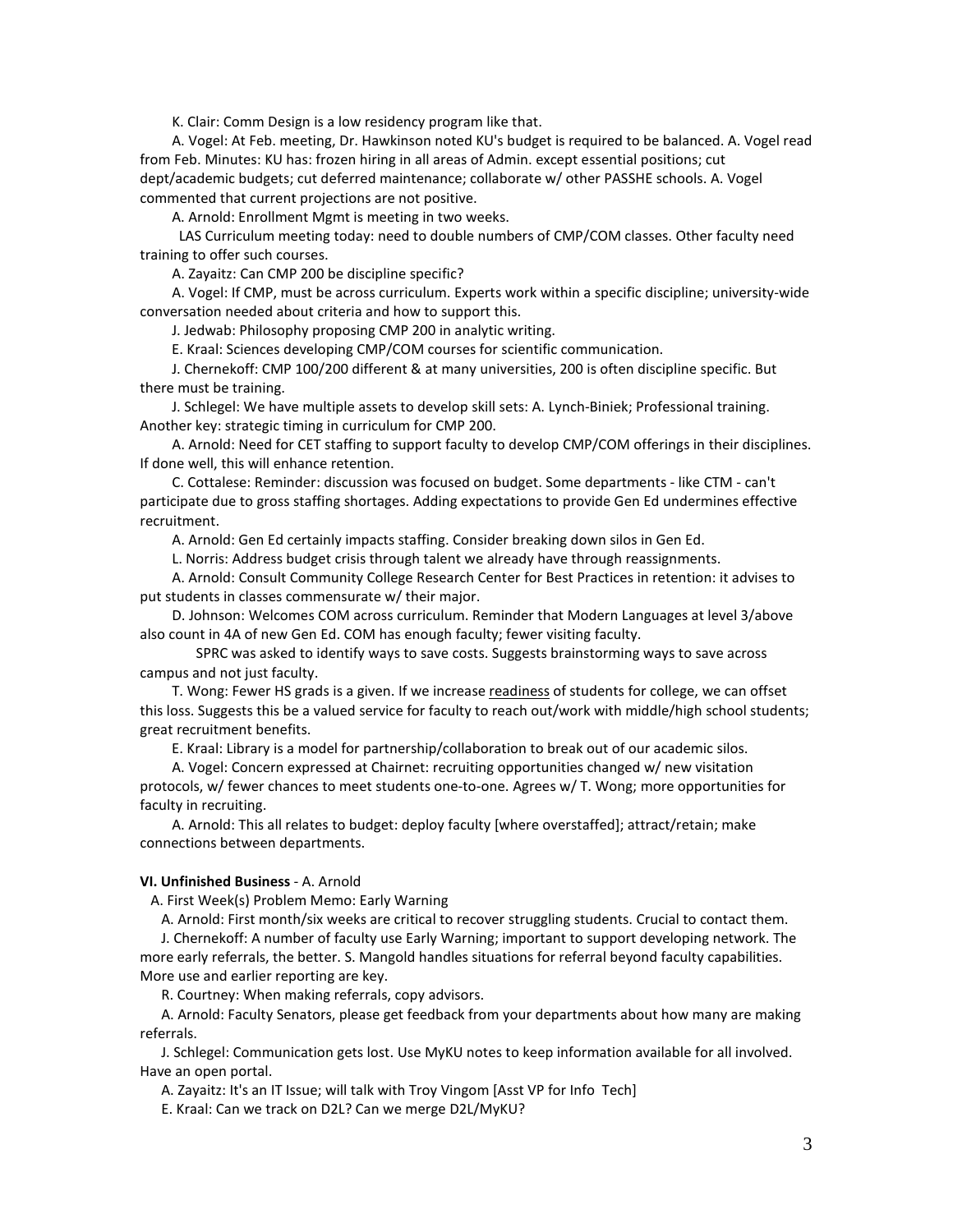D. Scott: It's possible to have email access on D2L. Can't merge. D2L is a service; KU can't modify.

 G. Sirrakos: It's important to foster a culture of referrals, especially w/ visiting faculty. Perhaps Guidelines would help to do this.

E. Johnson: noted the impact of financial aid coming late; fosters anxiety & impacts quality of work.

A. Arnold: Perhaps develop a cheat sheet to help students navigate processes for assistance.

 A. Zayaitz: All of this is addressed at Student Orientation. Cultural change happens at ground level. Important to have conversations at departmental level, especially first year's meetings & reminders.

 FYS, Fall 2018: Numbers of D/W/I higher than expected. Starting next year, peer mentors should help mitigate this, & thereby retention.

S. Lem: We're underusing attendance verification.

A. Zayaitz: Admin. is looking into.

A. Arnold: Please bring these important matters to your departments.

 D. Johnson: Very few students referred actually do meet for assistance. 9th week is too late for students to withdraw from a course. Students also need to know they must go to Registrar's office to withdraw. Students also don't necessarily know where they stand in a course; important to post grades expediently.

 A. Meck: This reinforces the need for Professors to post grades to D2L. Students can't do anything if they don't know their grades.

E. Sweet: Also problem of assigning work in bulk in later part of semester.

A. D'Ancona: Students are left in limbo.

H. Alviani: Has a midterm/paper/final. 66% of grades earned after midterm.

### **B. Academic Standards & Policy Committee (ASPC) Report** - D. Mace, Chair, ASPC

 A. Arnold: ASPC is asking Senate for guidance/feedback to revise policy on Last Week (ACA 025) & Early Warning/Probation (ACA 042).

 Re: Last Week: Middle States/PASSHE mandate 42 class meetings and final OR substantive experience in 15th week. Key: Senate deals with Academic policies, not Personnel issues (APSCUF).

D. Mace: Nothing to add but please get input from your departments to inform ASPC.

 J. Schlegel: Asks SGB Senators for feedback from students about their ideas for Last Week. Students pay for that week; what is meaningful in that week?

SGB Senators took note of this.

K. Clair: Could policy have a menu of potential activities?

 L. Moss: Last Week is opportunity for Assessment. Students can get feedback; faculty meet with them to address strengths/areas to improve.

C. Price: What about Last Week activity being no more than 33%?

D. Mace: That is on the table.

D. Mace: Re: Early Warning (ACA-042) & Academic Forgiveness (ACA-055)

ASPC needs input from Enrollment Management, Senate, Provost's Office.

A. Arnold: Meeting w/ Enrollment Mgmt to discuss in two weeks. Ideas:

 Reset GPA by leaving KU for a Community College. KU stays in contact. If student does well there, return to KU w/ GPA reset, as is done for all transfers (GPAs do not transfer in, only courses).

 E. Kraal: Students choose what they want to major in but do poorly. Low GPA means can't to change major where they may thrive. Need mechanism to do so, support, recover & reset GPA.

T. Wong: Students CAN change majors w/ low GPA.

E. Kraal: They can't if on Warning.

M. Ritz Weller: Case of a student who got 0.33 at KU; got AA at RACC, returned to KU for BS Social

Work, but 0.33 followed student. Academic Forgiveness did not work.

A. Arnold: This impacts Articulation Agreement.

## **VIII. As May Arise**

H. Alviani: Orchestral Concert tonight, 7:30 PM.

D. Johnson: Thanks Dr. Hilton's Enrollment Management Forum - well attended.